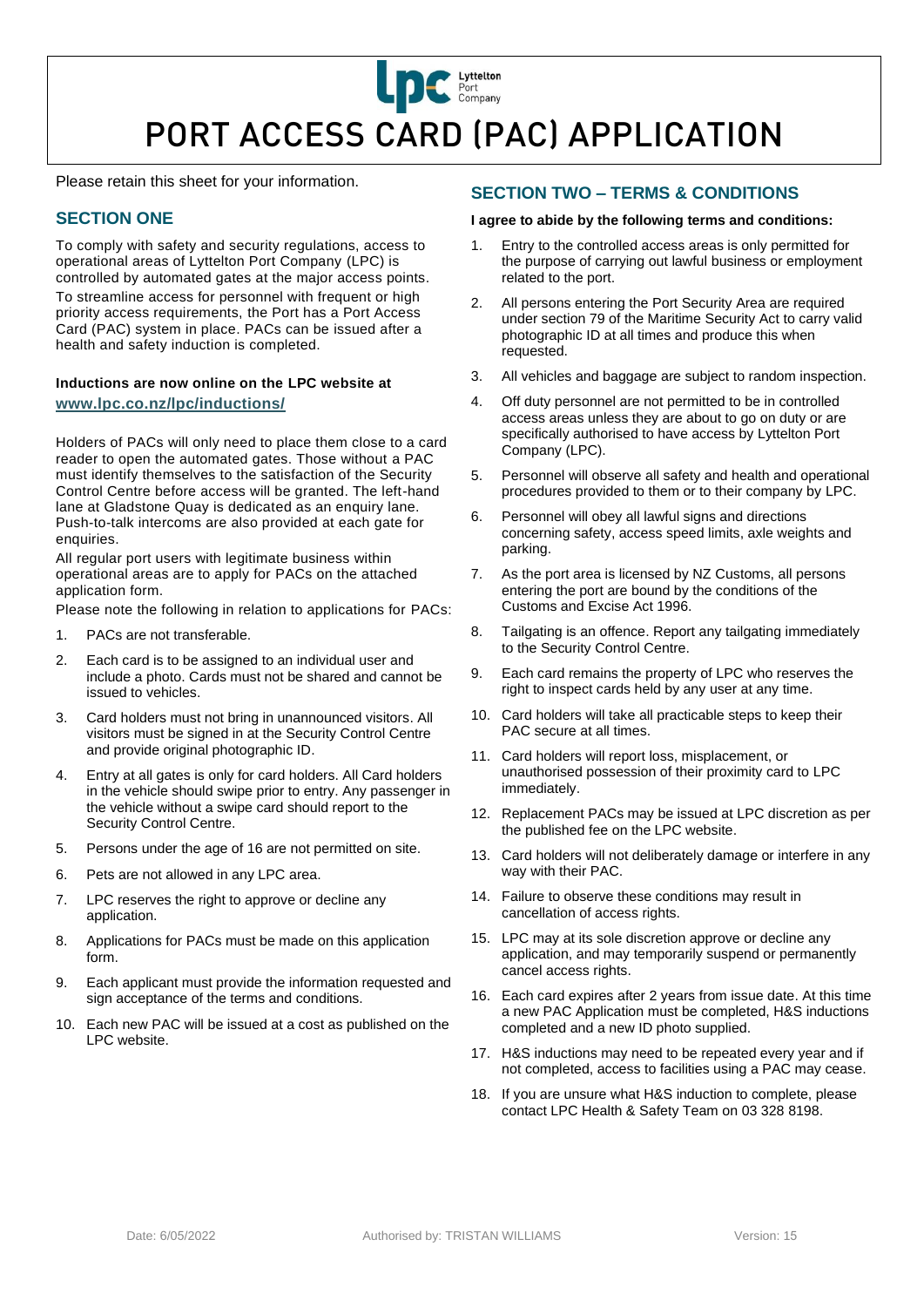## **SECTION THREE – ADDITIONAL INFORMATION**

## **Use of Information**

The information provided by applicants will be used for the issue, administration and control of Port Access Cards (PACs). Applicants declare that the information provided in the application is correct at the time of signing and undertake to inform Lyttelton Port Company (LPC) in the event of any changes to the information contained herein.

For the purposes of the Privacy Act 1993 the applicant authorises LPC to collect personal information about the applicant. Such personal information being provided is for the express purpose of determining the applicant's suitability to be issued with a PAC.

Each applicant must supply a passport style ID Photo for printing onto the PAC and an email address for notification of impending PAC expiry. A valid Drivers Licence, Passport or other form of approved ID must be presented to collect a PAC.

## **PAC Photo Requirements**

PAC photos must be a portrait passport style photo with head and shoulders only

- No background shadow or uneven lighting on the face.
- Use a plain, light coloured background that is not white and does not contain objects or other people.
- The image must be a true likeness and not be altered or distorted in any way.
- Face front on with hair off the eyes and sides of the face
- In jpg or jpeg format with a file size between 250KB and 2MB



#### **Electronic Funds Transfer**

Lyttelton Port Company Account details: 03 0802 0957592 000 Reference and Details – "Company Name. PAC. Applicant Name"

#### \$63.25 including GST per PAC

Please take a screen shot of the payment confirmation and email it with the application form and ID Photo to: [Portaccess@lpc.co.nz](mailto:Portaccess@lpc.co.nz)

### **Applications may take up to 14 working days to process.**

PAC collection location will be advised when ready for pickup**.**